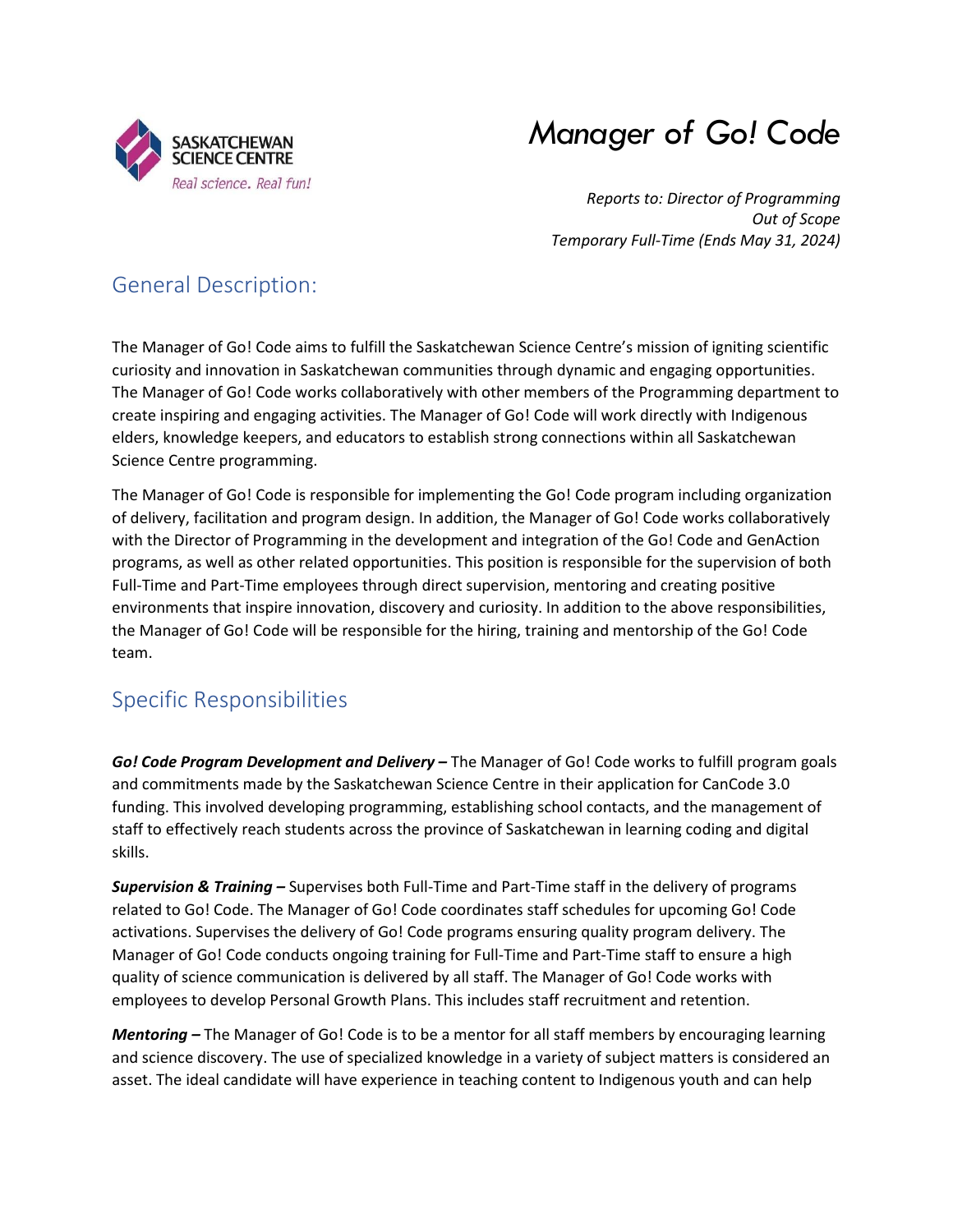other staff understand strategies and techniques that will improve their ability to teach to a variety of audiences.

The Manager of Go! Code must have a strong independent work ethic and carry a positive attitude in all interactions with staff. Ideal candidates will be able to inspire staff and encourage them to go the extra mile.

*Program Integration –* The Manager of Go! Code will be able to integrate coding and digital skill development into a variety of other fields such as ecology, agriculture, health studies and environmental sciences. This is so students can see how these skills are used in many different fields. The Manager of Go! Code will work with the programming department to find ways that coding and digital skill development can be used across Saskatchewan Science Centre programming.

In addition to working with the Go! Code program, the Manager of Go! Code will work with the Director of Programming, and Programming Leads to assist in the brainstorming and long-term planning of content including public programming, day camps, workshops.

**Building Relationships with Indigenous Communities – The Manager of Go! Code must work diligently** to have regular and open communication with Indigenous communities in Saskatchewan. These relationships will be important in the success of the Go! Code program. The ideal candidate will have significant experience working with Indigenous communities and experts in finding ways to incorporate Indigenous Ways of Knowing into the communication of science.

*Communication and Customer Service –* The Manager of Go! Code will maintain open communication internally with other Saskatchewan Science Centre supervisors and managers. This includes regular project updates, developments, and upcoming programming. In addition, the Manager of Go! Code will keep in regular contact with Teachers, Science Consultants, and other external partners to be able to promote Saskatchewan Science Centre programming. The building of close relationships with these key partners is vital to the success of the Go! Code program as well as other special projects put on by the Saskatchewan Science Centre.

The Manager of Go! Code must be able to work closely with the concerns of customers/teachers and respond in a positive and professional manner. Additionally, the Manager of Go! Code must be ready to effectively deal with urgent or crisis situations experienced on the road or in house.

**Procurement and Outreach Material Maintenance –** The Manager of Go! Code will work with vendors to ensure that purchases made by the Go! Code program are both cost-effective and high quality. The Manager of Go! Code will be tasked with regular inventory management and ensure that supplies are in proper working order.

*Grant Compliance and Monitoring –* The Manager of Go! Code will be responsible for clear and organized record keeping related to the Go! Code program. This includes regular reporting and communication with CanCode 3.0 program officers. The Manager of Go! Code will need to keep the Director of Programming, and other key management aware of any changes needing to be made to the programming plan for Go! Code. This includes making recommendations for future grants and assisting with the preparation of new applications.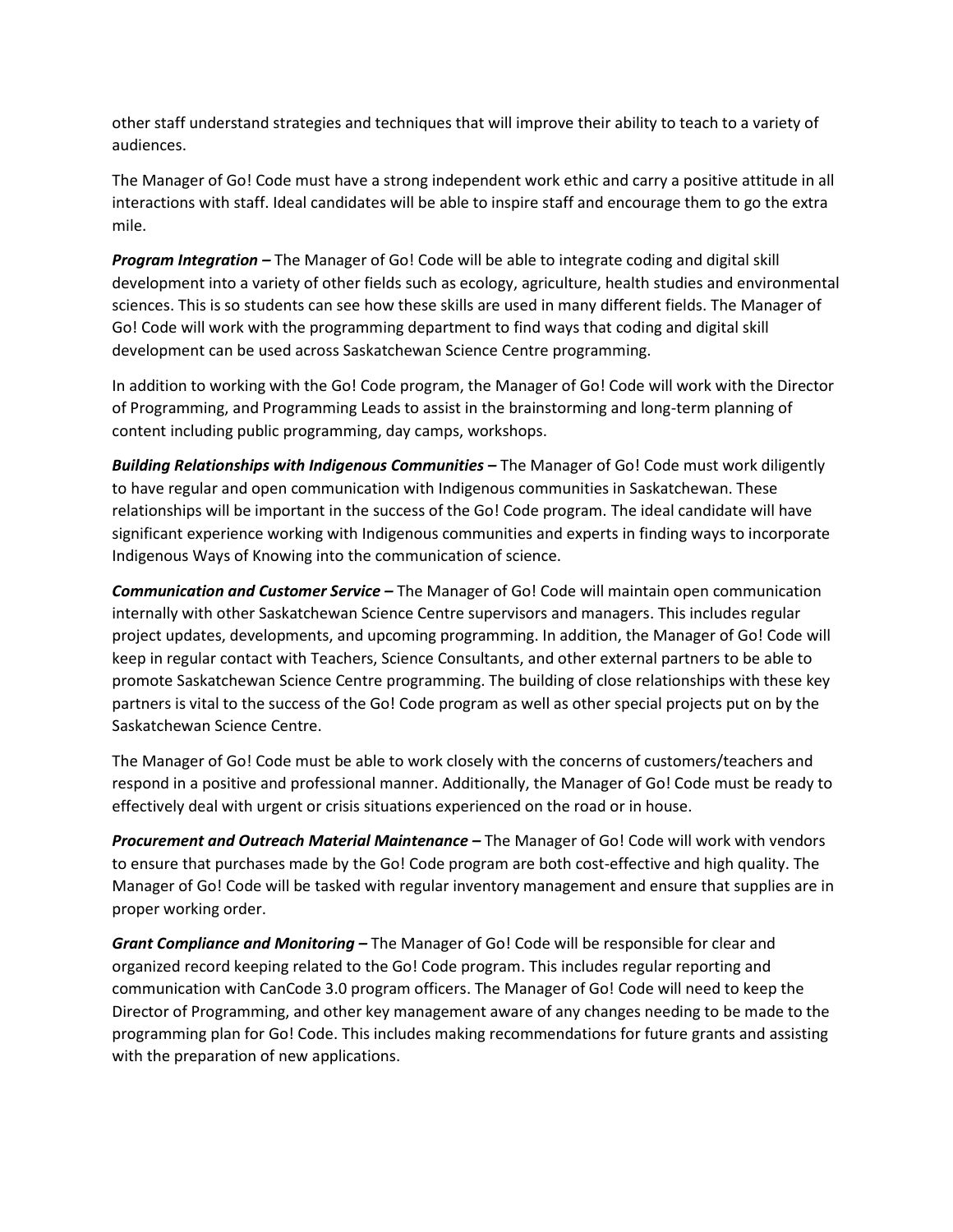The Manager of Go! Code will be responsible for ensuring that surveying is being done regularly with classrooms to ensure that the program is operating as expected.

*Program Assistance –* The Manager of Go! Code may be called upon to assist in a variety of tasks related to the operations of the Science Centre, including the delivery of programs and services at the Saskatchewan Science Centre including exhibit interpretation, demonstrations, program planning, strategic planning and other duties as assigned.

#### Qualifications:

- Completion of at least a Bachelor's degree with a preference given to those with a background in Science Education.
- At least 5 years of experience teaching to a variety of audiences. It is expected that the ideal candidate will have a portfolio that documents their ability to lesson plan, including adaptations for learners of diverse needs.
- Strong project management experience. Must have the ability to execute programming from start to finish in a leadership role. Ability to delegate tasks and ensure that they have been completed to a high standard is vital to the success of the application.
- Ability to solve problems, think critically, find accurate information, and make decisions based on sound reasoning. The use of innovative and creative solutions to determine best plans of action is key.
- Has ability to maintain the Saskatchewan Science Centre vision by grasping big picture and explaining it to others. The ideal candidate is optimistic and takes initiative to confidently carry out their role.
- Vast experience working directly with Indigenous leaders and researchers to deliver programming that is both educational and considerate of Indigenous Ways of Knowing.
- Robust communication and interpersonal skills. The ideal candidate is diplomatic, tactful, and customer-focused with an ability to interact professionally with staff, visitors, and third parties.
- Proficiency in a variety of programs which include Office365 and ticketing software
- Strong curiosity and interest in science. Must have a strong awareness of Saskatchewan Science Centre programs and activities.
- Must be a team player. The Manager of Go! Code is flexible, adaptable and personable.
- Must be able to work well with others, take direction and be able to fulfill responsibilities under pressure with minimal direct supervision.
- Training in First Aid and CPR.
- Excellent organizational and time management skills.
- The ideal candidate is constantly engaged in professional development and takes many opportunities to keep themselves apprised of popular science and technology innovations. Must be willing to keep in contact with other CASC (Canadian Association of Science Centres) organizations about the planning and execution of their grant programming.